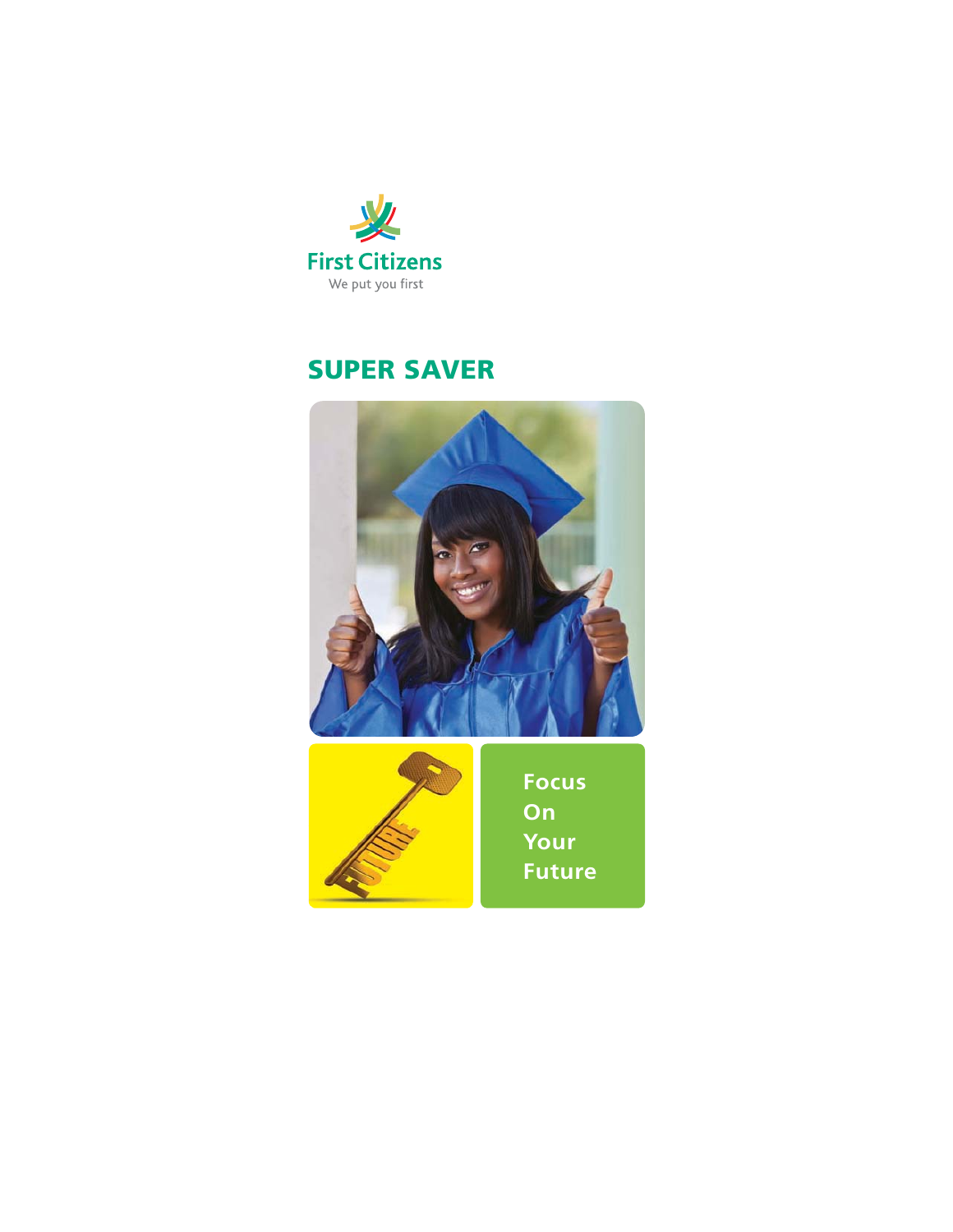## **SUPER SAVER**

#### It pays to save

Regardless of your age, marital status or current job, chances are you have hopes and dreams for your future and the future of your children and grandchildren.

- Perhaps you've recently married and, like most young couples, have dreams of purchasing your first home. This can be a challenging step to take, especially since you first have to save enough money for the down payment. To realise that goal, you need a disciplined savings strategy that ensures predictable returns for your nest egg to grow.
- Maybe you're focused on your children's education. Have you saved enough to cover the rising cost of tuition? A regular and well-structured investment plan can help ease the financial burden that you could face in the years to come.
- You may be looking forward to retirement and the life of leisure that most people hope will accompany their golden years. Super Saver can provide the financial stability you'll need to enjoy your retirement to the fullest.

Whatever your future plans are for you and your family, you can realise them if you make the right investment decisions. Decisions that take into account where you are today determine where you would like to be in the future, and put you on the road to successfully reaching that destination. Super Saver is a sure way to help you get where you want to be.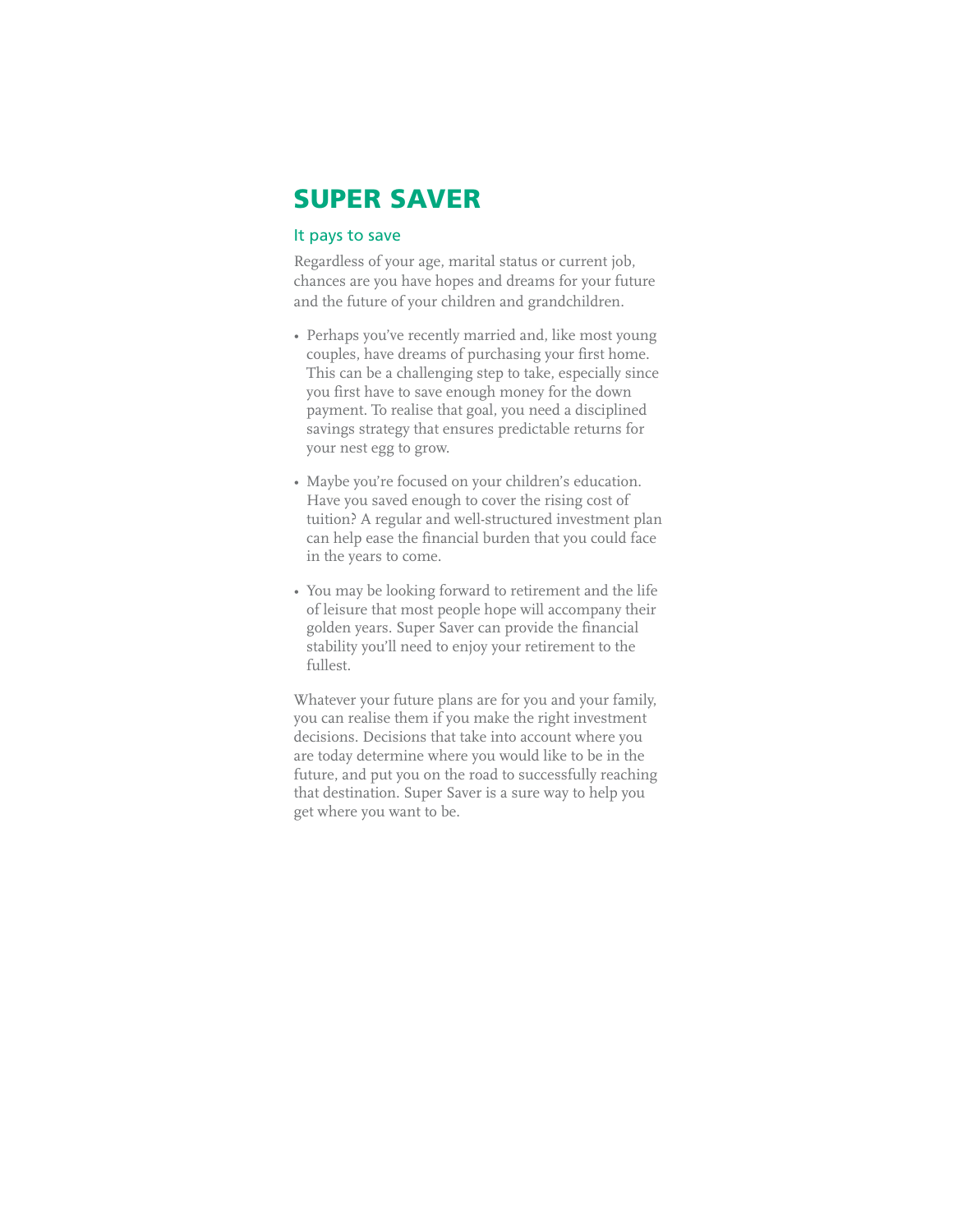### A structured growth strategy

Super Saver is precisely that, a savings plan combining the discipline of regular contributions with the benefits of compounded interest at a higher rate than a savings account offers. Super Saver provides you with a predictable, guaranteed return on your investment.

It's easy. Start by making a minimum \$1,000 initial deposit into your Super Saver savings plan. There is no maximum initial deposit. Afterwards, simply contribute the monthly pre-arranged amount of at least \$250, but no more than \$10,000, to your plan. Choose between Super Saver's three or five year investment plans. It's that simple.

With our competitive rates, it's easy to see how quickly your investment will grow, especially with the benefit of compounded interest:

| <b>Super Saver -</b><br>\$1,000                                                            | 3 Year (3.75%)                        | 5 Year (4%)                             |
|--------------------------------------------------------------------------------------------|---------------------------------------|-----------------------------------------|
| Initial Deposit<br>Monthly Commitment<br><b>Final Balance</b><br><b>Interest component</b> | \$1,000<br>\$250<br>\$10,627<br>\$627 | \$1,000<br>\$250<br>\$18,356<br>\$1,791 |
|                                                                                            |                                       |                                         |
| <b>Super Saver -</b><br>\$5,000                                                            | 3 Year (3.75%)                        | 5 Year (4%)                             |

Rates used in the example were correct at the time of printing but are subject to change and may not be the prevailing rate on the account

Super Saver gives you highly competitive rates and makes your monthly contribution easy.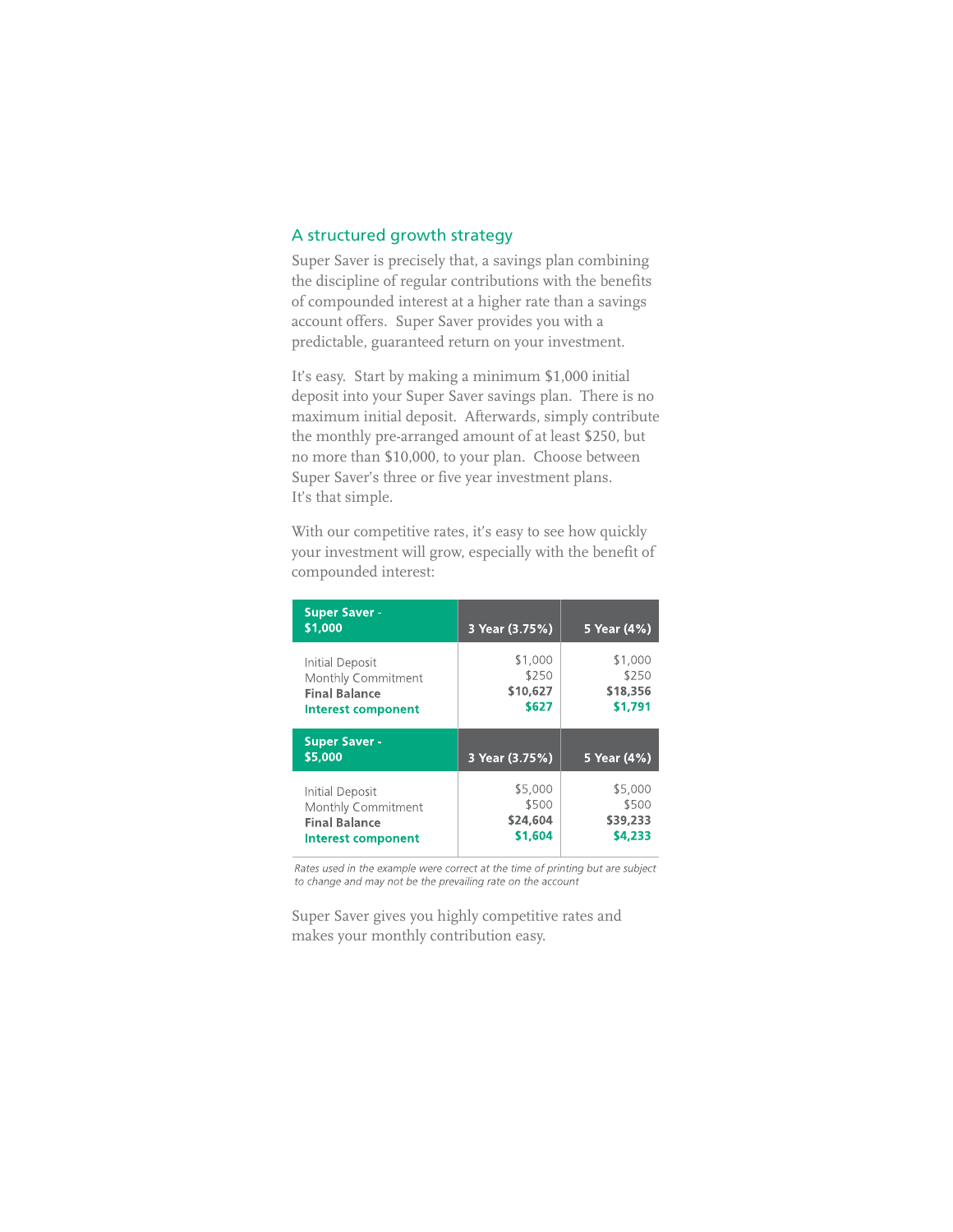### Choose Super Saver today

Open a Super Saver savings plan today! Simply complete an Application Form and return it to your local First Citizens branch. With your initial \$1,000 deposit and the standing order from your chequing or savings account for \$250 or more a month, you'll be on your way to maximising your investment potential.

### If you need the funds for a down payment on a loan or mortgage with First Citizens, you can withdraw your savings before the end of the term without penalty.

Affordable, predictable, competitive. Super Saver is the investment strategy that will help you build the financial security you need to buy your house, put your children through school, or retire in style.

Start saving for tomorrow, **today**.

For more information or to open your Super Saver account, please visit your local First Citizens branch or **www.firstcitizensbb.com**

Or call **431-4500** and speak with one of our friendly customer service representatives.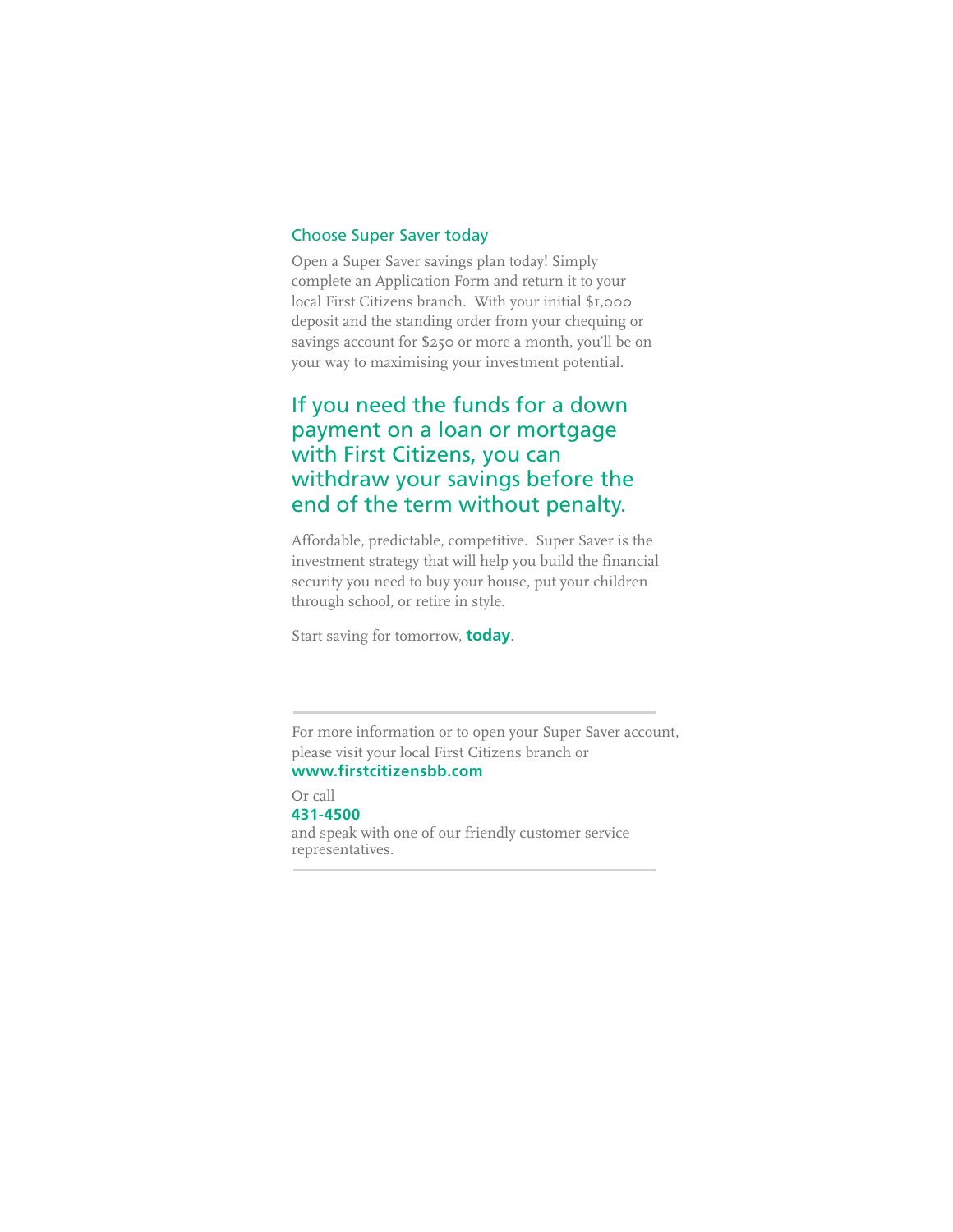### Super Saver Application Form

If you are a First Citizens customer, simply complete this Application Form and bring it, along with your photo ID, to your local branch where a Customer Service Representative will meet with you to discuss your application.

If you are not a First Citizens customer you will need to complete a Personal Bank Account application form contained in the Personal Accounts & Banking Services brochure, in addition to the Super Saver Application Form.

### **PRIMARY APPLICANT**

| <b>SECONDARY APPLICANT</b> |
|----------------------------|
|                            |
|                            |
|                            |
|                            |
|                            |
|                            |
|                            |
|                            |
|                            |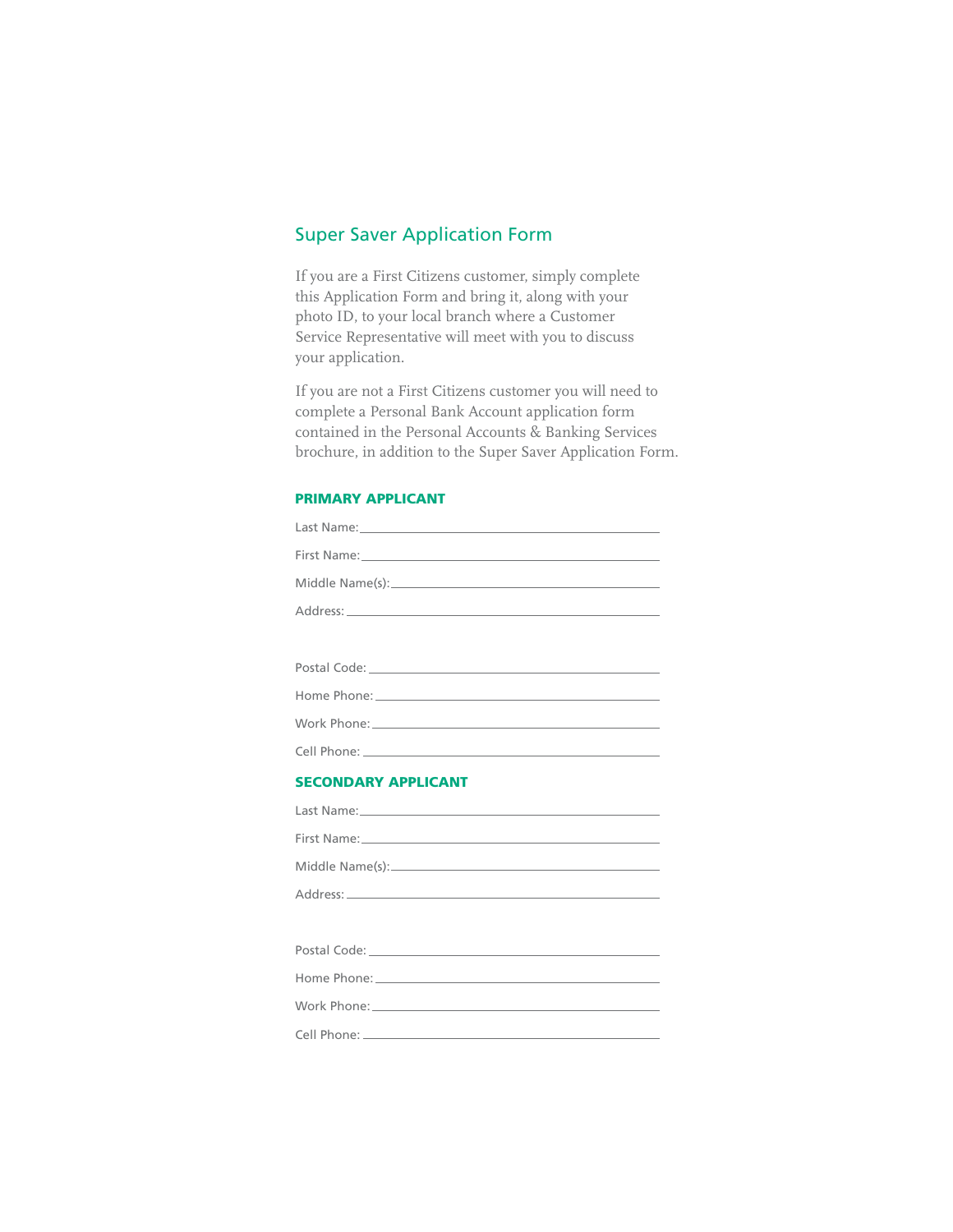## Applicant Information

| <b>Why are you saving?</b>                                                                                              |           |  |
|-------------------------------------------------------------------------------------------------------------------------|-----------|--|
| Purchasing a home                                                                                                       | Education |  |
| Retirement                                                                                                              | Medical   |  |
| Land                                                                                                                    | Vehicle   |  |
| Other the control of the control of the control of the control of the control of the control of the control of          |           |  |
|                                                                                                                         |           |  |
| Do you have an existing deposit account with First Citizens?                                                            |           |  |
| $No$    <br>Yes $\vert \ \vert$                                                                                         |           |  |
| If yes, please provide account number                                                                                   |           |  |
|                                                                                                                         |           |  |
| Please note that your monthly commitment will be transferred<br>directly from this account to your Super Saver account. |           |  |
|                                                                                                                         |           |  |
| If no, please fill out our Personal Bank Account application                                                            |           |  |
| to open a chequing or savings account so that your monthly                                                              |           |  |
| commitments can be transferred directly into your                                                                       |           |  |
| Super Saver account.                                                                                                    |           |  |
|                                                                                                                         |           |  |
| Please indicate which Super Saver plan you wish to participate in:                                                      |           |  |
| $5 \text{ year}$  <br>$3 \text{ year}$                                                                                  |           |  |
|                                                                                                                         |           |  |
| Initial investment (minimum \$1,000): \$                                                                                |           |  |
| Monthly commitment                                                                                                      |           |  |
| (minimum \$250 - maximum \$10,000): \$                                                                                  |           |  |
| I/We have read the Terms and Conditions and agree to all the                                                            |           |  |
| terms of the contract.                                                                                                  |           |  |
|                                                                                                                         |           |  |
|                                                                                                                         |           |  |
|                                                                                                                         |           |  |
|                                                                                                                         |           |  |
|                                                                                                                         |           |  |
|                                                                                                                         |           |  |
|                                                                                                                         |           |  |
|                                                                                                                         |           |  |
|                                                                                                                         |           |  |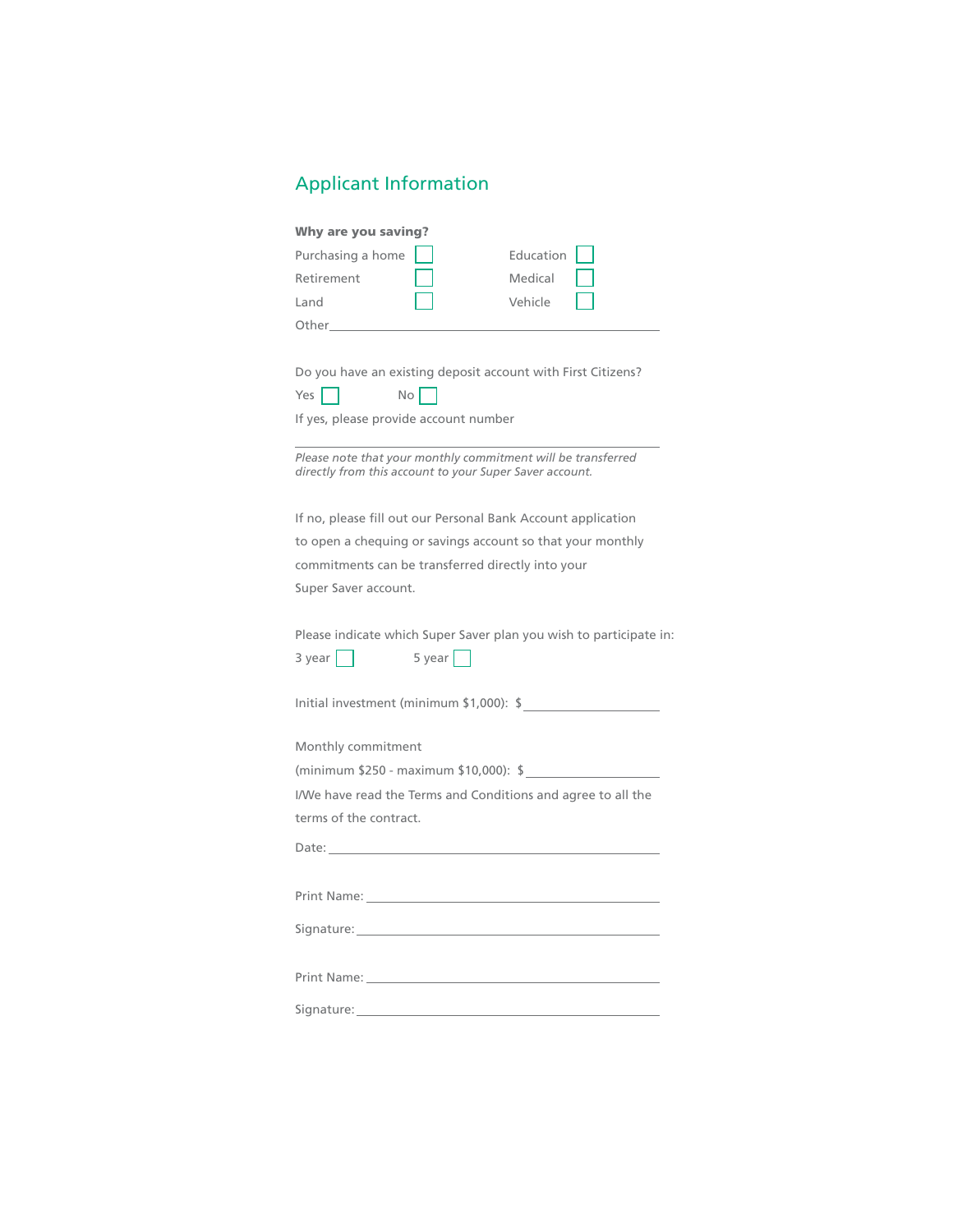### Terms and Conditions

(subject to deposit confirmation terms in each case)

- 1. Interest will be compounded, at the agreed rate per annum, by the Bank on a monthly basis.
- 2. Funds held in joint names shall be held to the order of the survivor(s) in the event of death of an account holder.
- 3. Subject to 7 below, Super Saver must be maintained to the agreed maturity date and in the absence of instructions to the contrary will then be rolled over automatically for a similar term at the prevailing rate of the day.
- 4. During the term of the plan, the amount debited must be in the account two days prior to the due date. The due date is the same day each month as the day the account is opened.
- 5. If during the term of the plan the account being debited for the pre-agreed monthly payment amount has insufficient funds on the monthly due date, the payment for that month will be deemed void if there are insufficient funds after an additional four business days.
- 6. If during the term of the plan three monthly payments are voided, the plan will thereupon automatically be deemed to have been from the outset, a deposit account bearing simple interest at the same rate(s) as would have been applicable to a fixed term deposit account with similar terms at First Citizens Bank (Barbados) Limited during the same period and the proceeds thereof shall be held to your order.
- 7. At any time during the term of the plan the Bank will provide access to the accrued funds with no penalty, provided such access to the funds is for the intended purpose specified in the application form and which is being financed in part by credit from the First Citizens Group, or in the event of death of any one of the two or more joint account holders. Documentation confirming purpose is required.
- 8. In any case other than paragraph 7 above, the Bank reserves the right to refuse an application to repay the deposit prior to the agreed maturity date. If we, in our absolute discretion and without prejudice to our right to refuse, agree to repay a deposit prior to the maturity date, it will be subject to breakage fees and/or interest penalties.
- 9. The Bank reserves the right to accept additions of capital or higher monthly payments to the plan but may offer alternative plans or deposit accounts.
- 10. The Bank reserves the right to refuse initial applications to invest in the plan for any reason whatsoever and need not specify its reason for doing so.
- 11. The Bank reserves the right to charge a penalty of 3% of the total current account balance (minimum \$250) if a customer wishes to break their agreement to access funds on the account prior to the maturity date.
- 12. Notwithstanding the foregoing or any other agreement or course of dealing between the Bank and any account holder, the Bank may rely upon and act in accordance with any notice, instruction or other communication which may from time to time be given by any verbal, telephone, telegraphic or electronic message if believed by the Bank to be genuine and to be presented or delivered by or on behalf of any one or more such account holders, without incurring liability should it be false or there be any error or ambiguity therein.